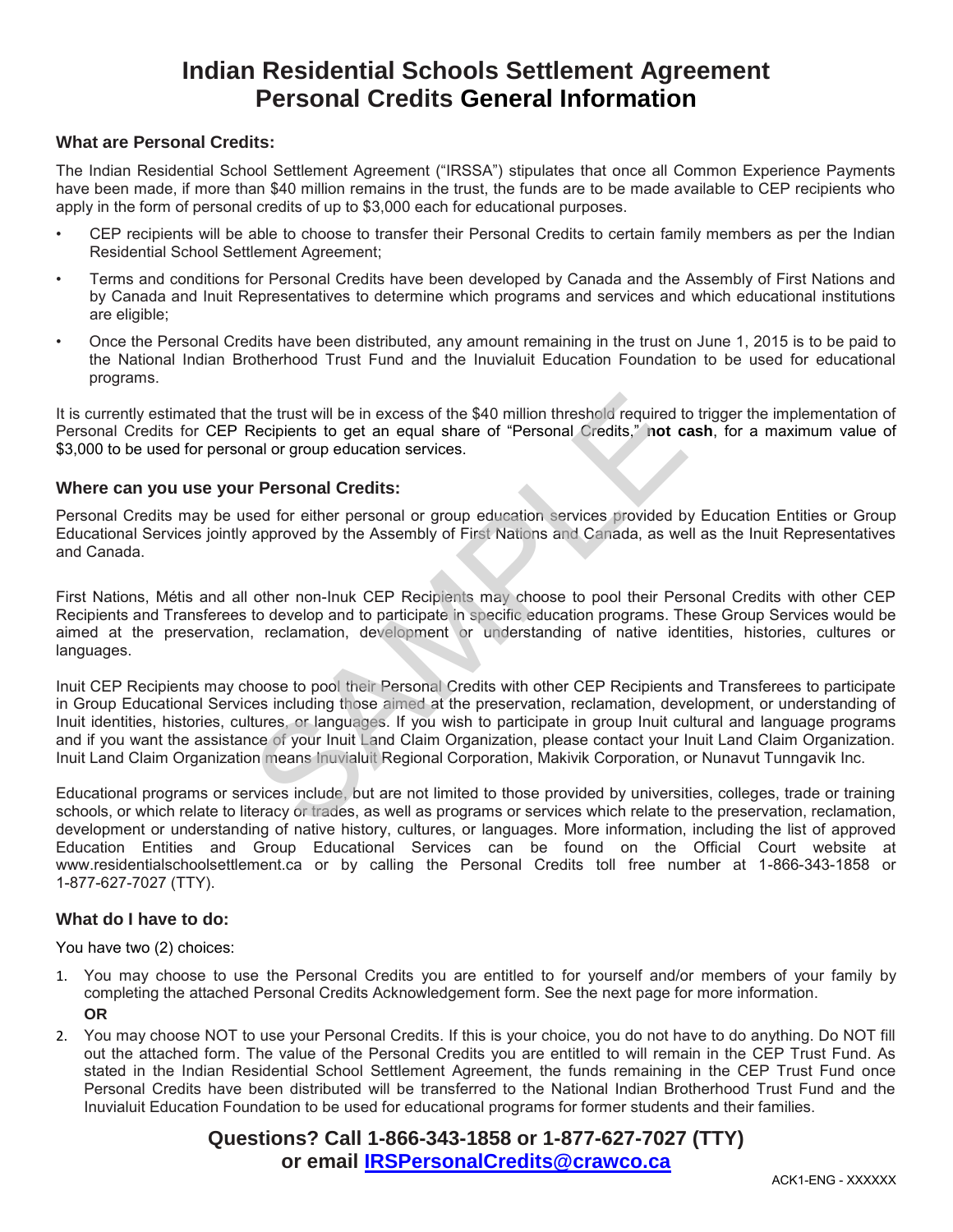# **Indian Residential Schools Settlement Agreement Personal Credits Acknowledgement Form ("form")**

## **Instructions**

The attached Personal Credits Acknowledgement form has been made just for you, so it may not be given to anyone else to use. Personal Representatives please see Step 1 - Personal Information below.

Please complete the attached form if you are choosing to take advantage of Personal Credits. Please note that the value of your Personal Credits will be sent directly to the Education Entity/Group Educational Service where you choose to use your Credits, not to yourself, your personal representatives, and/or family members.

Please read all questions and requests for information carefully before answering. Please use a black or blue ink pen. Incomplete information may lead to your request being delayed or denied.

**IMPORTANT: The final deadline to submit the Personal Credits Acknowledgement form is March 9, 2015. Your Personal Credits Acknowledgement form MUST be postmarked no later than March 9, 2015 or it will be denied.**

#### **Step 1 - Personal Information:**

Please review and complete Section A - CEP Recipient Information.

If you are a Personal Representative you must also complete Section B - Personal Representative's Information. Personal Representatives must also submit proof of their right to act on behalf of the CEP Recipient with the completed Personal Credits Acknowledgement form.

If someone helped you complete this form, please complete Section C.

## **Step 2 – Decide how you want to use your Personal Credits:**

Please review and complete Section D to tell us how you would like to use your Personal Credits.

**IMPORTANT: You can only choose one (1) of the options listed below. Each option can be split several ways, as listed on the Personal Credits Acknowledgement form. Once you submit your form to the Administrator you cannot change which option you have chosen.** andline to submit the Personal Credits Acknowledgement form<br>addine to submit the Personal Credits Acknowledgement form<br>degement form MUST be postmarked no later than March 9,<br>ion:<br>Section A - CEP Recipient Information.<br>sen

- **Option 1:** Use all of your Personal Credits for yourself.
- **Option 2:** Use some of your Personal Credits for yourself and give some to one (1) Family Member. You must keep a minimum of \$1,000 for yourself and the combined total for yourself and your Family Member must not be greater than \$3,000. You and your Family Member may use your Personal Credits at **either** an Education Entity OR a Group Educational Service.
- **Option 3:** Give all of your Personal Credits to one (1) Family Member.
- **Option 4:** Give all of your Personal Credits to two (2) Family Members to share. You must give a minimum of \$1,000 to one (1) of the Family Members and the combined total for both Family Members must not be greater than \$3,000. Each Family Member may use your Personal Credits at **either** an Education Entity OR a Group Educational Service.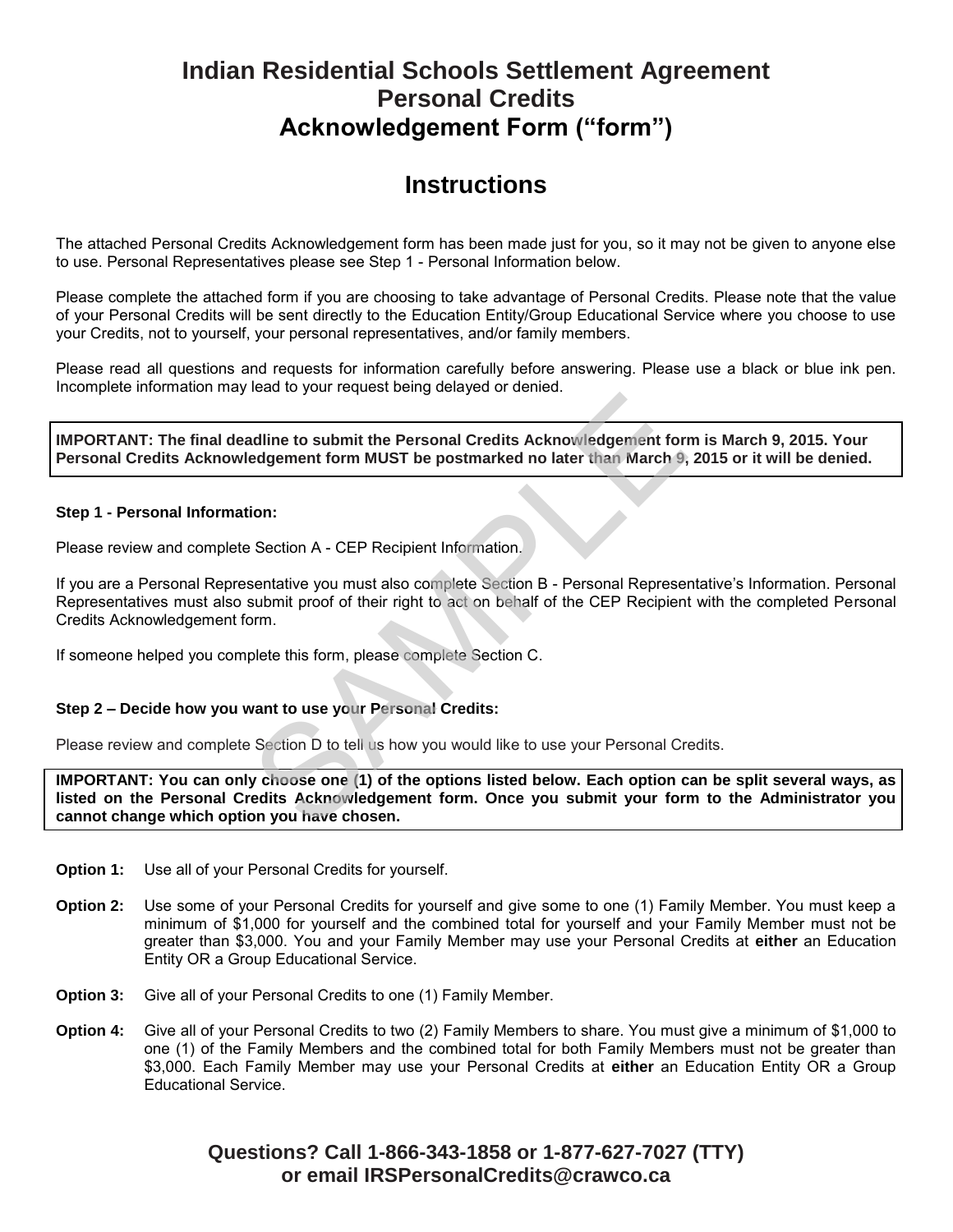#### "**Family Member**" means:

- (i) the spouse, child\*, grandchild, parent, grandparent or sibling of a CEP Recipient;
- (ii) the spouse of a child\*, grandchild, parent, grandparent or sibling of a CEP Recipient;
- (iii) a former spouse of a CEP Recipient;
- (iv) a child\* or other lineal descendent of a grandchild of a CEP Recipient;
- (v) a person of the same or opposite sex to a CEP Recipient who cohabited for a period of at least one year with that CEP Recipient immediately before his or her death;
- (vi) a person of the same or opposite sex to a CEP Recipient who was cohabiting with that CEP Recipient at the date of his or her death and to whom that CEP Recipient was providing support or was under a legal obligation to provide support on the date of his or her death;
- (vii) any other person to whom a CEP Recipient was providing support for a period of at least three years immediately prior to his or her death; and;
- (viii) a person of the same or opposite sex to a CEP Recipient who cohabited for a period of at least one year with that CEP Recipient immediately before the CEP Recipient delivered a Personal Credits Acknowledgement Form to the Agent of the Trustee;
- (ix) a person of the same or opposite sex to a CEP Recipient who was cohabiting with that CEP Recipient immediately before the CEP Recipient delivered a Personal Credits Acknowledgement Form to the Agent of the Trustee and to whom that CEP Recipient was providing support or was under a legal obligation to provide support; and,
- (x) any other person to whom a CEP Recipient was providing support for a period of at least three years immediately prior to delivering a Personal Credits Acknowledgement Form to the Agent of the Trustee.

\*child includes a child adopted pursuant to, or recognized by, federal/provincial/territorial laws or by custom adoption.

#### **Step 3 – Sign the Form:**

Please review and complete Section E – Declaration and Signature to confirm your decision.

#### **Step 4 – Submit the Form:**

Once you have completed the form, please review it to make sure you have completed all of the applicable sections fully. Please tear out the instruction sheets from this booklet as you do not need to send them to the Administrator with your completed form. If you are a Personal Representative, please include documentation to support your authority to act on behalf of the CEP Recipient. Please write the CEP Recipient's CEP Transaction ID on each additional page submitted. Please make a copy of your documentation for your own records before sending it to the Administrator. Send the completed form and supporting documentation to: Friesional Credits Acknowledgement Form to the Agent of the Trust<br>ed pursuant to, or recognized by, federal/provincial/territorial law<br>ed pursuant to, or recognized by, federal/provincial/territorial law<br>ed pursuant to, or

#### **Personal Credits Administrator Suite 3 - 505, 133 Weber St N Waterloo, ON N2J 3G9 or fax 1-888-842-1332 or email IRSPersonalCredits@crawco.ca**

#### **Next Steps**

You will receive an Acknowledgement letter by mail once your form is received to let you know that we received it. If we have any questions about your form, we will contact you by telephone and/or mail so it is important to keep us informed of any changes to your address or telephone numbers by calling 1‐866‐343‐1858 or 1‐877‐627‐7027 (TTY), or by mail at the address above, or by email to IRSPersonalCredits@crawco.ca. Incomplete information may lead to delays or denial of your form.

You will receive a decision letter by mail once your form has been reviewed. This decision letter will tell you what to do next. If your form is approved, the decision letter will include a Personal Credits Redemption form that you, and/or your Family Member(s), will need to provide to the Education Entity and/or Group Educational Service. The Education Entity and/or Group Educational Service will then need to fill out the Personal Credits Redemption form and send it to us in order for the Education Entity and/or Group Educational Service to receive the value of your Personal Credits.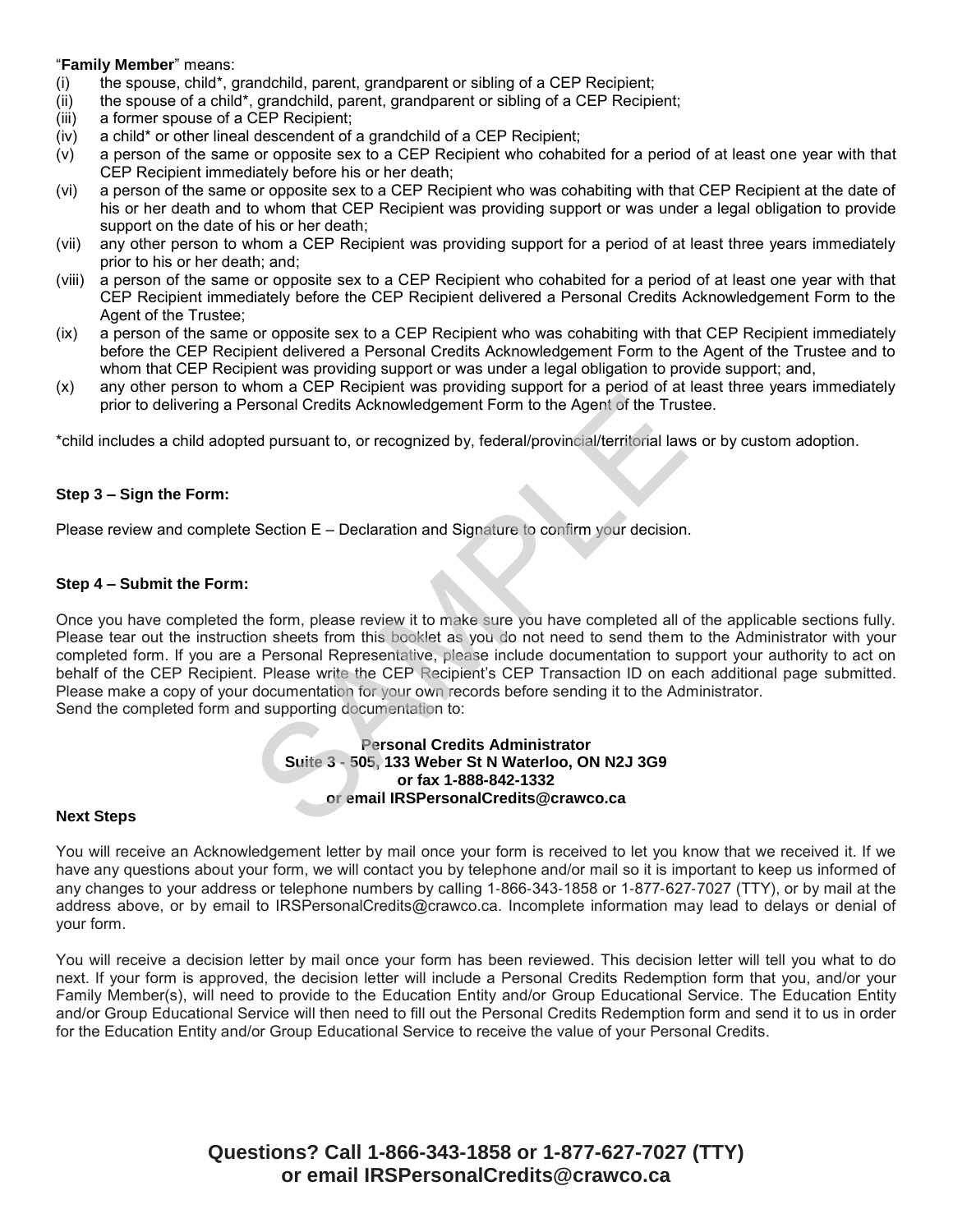**IMPORTANT: You may not change who you have chosen to give your Personal Credits to except in the event of death or disability of the family member prior to the submission of the Personal Credits Redemption form to the Agent of the Trustee, in which case, the Personal Credits may be transferred back to the CEP Recipient. Disability means severe, sustained mental or physical incapacity, as evidenced by a medical certificate signed by a licensed physician. Otherwise, you may change where you or your family members are choosing to use the Personal Credits if the course, program or group education service is no longer available. Only the CEP Recipient may request a change to where the Personal Credits can be used. Please contact 1-866-343-1858 or 1-877-627-7027 (TTY) for more information.** 

## **IMPORTANT DEADLINES**

**Deadline** to submit your Personal Credits Acknowledgement form: **postmarked by March 9, 2015**.

**Deadline** for Education Entity or Group Educational Service to submit Personal Credits Redemption form: **postmarked by June 8, 2015**.

SPARK

All **inactive files** will be **closed** on **June 9, 2015**.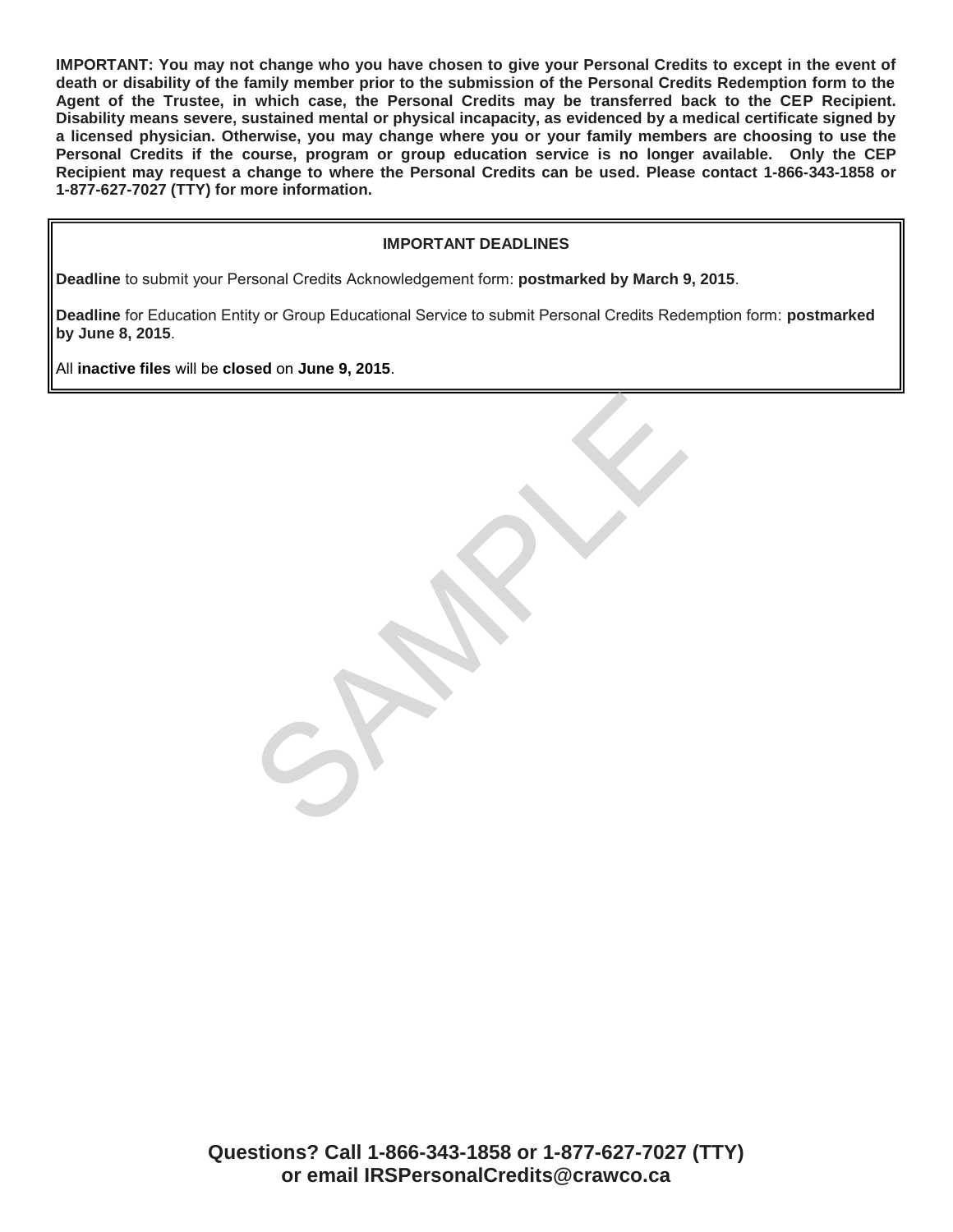# **Personal Credits Acknowledgement Form Protected B When Completed**



Page 1

## **Privacy Statement:**

The information requested in this Personal Credits Acknowledgement form is being collected, used and retained by the Common Experience Payment ("CEP") Personal Credits Administrator ("Administrator") and its Agents for the purpose of operating and administering the CEP Personal Credits Administration pursuant to the *Personal Information Protection and Electronic Documents Act*, S.C. 2000, c. 5 ("PIPEDA"). The information will be provided to the Government of Canada in order to facilitate the administration of the CEP Personal Credits. Personal information is protected under federal legislation, including PIPEDA and the *Privacy Act*, and personal information may be used or disclosed in accordance with applicable legislation. You have the right to request access to your personal information. To do so, call 1-866-343-1858 or 1-877-627-7027 (TTY).

| Section A – CEP Recipient Information (Please answer all boxes)                                                                                                                                                                                                                                                                                                                                                                                                                                                                                                                                                                                                                                                                                                                                                                                                                                                                                                                                 |                      |  |                                                                     |  |                          |                   |                          |  |
|-------------------------------------------------------------------------------------------------------------------------------------------------------------------------------------------------------------------------------------------------------------------------------------------------------------------------------------------------------------------------------------------------------------------------------------------------------------------------------------------------------------------------------------------------------------------------------------------------------------------------------------------------------------------------------------------------------------------------------------------------------------------------------------------------------------------------------------------------------------------------------------------------------------------------------------------------------------------------------------------------|----------------------|--|---------------------------------------------------------------------|--|--------------------------|-------------------|--------------------------|--|
| <b>CEP Transaction ID</b><br>XXXXXXXXX                                                                                                                                                                                                                                                                                                                                                                                                                                                                                                                                                                                                                                                                                                                                                                                                                                                                                                                                                          |                      |  | Group: □ Status Indian □ Non Status Indian □ Métis □ Non Aboriginal |  |                          |                   |                          |  |
| $\Box$ Inuit (Nunavut) $\Box$ Inuit (Quebec) $\Box$ Inuvialuit<br>Language Preference □ English □ French<br>Gender □ Male □ Female                                                                                                                                                                                                                                                                                                                                                                                                                                                                                                                                                                                                                                                                                                                                                                                                                                                              |                      |  |                                                                     |  |                          |                   |                          |  |
| <b>First Name</b>                                                                                                                                                                                                                                                                                                                                                                                                                                                                                                                                                                                                                                                                                                                                                                                                                                                                                                                                                                               |                      |  | Middle Name(s)                                                      |  |                          |                   | Last Name                |  |
| XXXXXXXXX                                                                                                                                                                                                                                                                                                                                                                                                                                                                                                                                                                                                                                                                                                                                                                                                                                                                                                                                                                                       |                      |  | <b>XXXXXXXXXX</b>                                                   |  |                          | <b>XXXXXXXXXX</b> |                          |  |
| Date of Birth (mm/dd/yyyy)<br>XXXXXXXXX                                                                                                                                                                                                                                                                                                                                                                                                                                                                                                                                                                                                                                                                                                                                                                                                                                                                                                                                                         |                      |  | Place of Birth (Province/Territory/State/Country)                   |  |                          |                   |                          |  |
| Mailing Address (No., Street, Apt., R.R., P.O. Box)                                                                                                                                                                                                                                                                                                                                                                                                                                                                                                                                                                                                                                                                                                                                                                                                                                                                                                                                             |                      |  | City/Town                                                           |  | Province/Territory/State |                   |                          |  |
| Country                                                                                                                                                                                                                                                                                                                                                                                                                                                                                                                                                                                                                                                                                                                                                                                                                                                                                                                                                                                         | Postal Code/Zip Code |  | <b>Telephone Number</b><br>Email Address:                           |  |                          |                   |                          |  |
| Section B - Personal Representative's Information                                                                                                                                                                                                                                                                                                                                                                                                                                                                                                                                                                                                                                                                                                                                                                                                                                                                                                                                               |                      |  |                                                                     |  |                          |                   |                          |  |
| This section is to be completed only if you are a Personal Representative. Personal Representative includes, if a<br>person is deceased, an executor, administrator, estate trustee, trustee or liquidator of the deceased or, if the person is<br>mentally incompetent, the tutor, committee, Guardian, curator of the person or the Public Trustee or their equivalent or, if<br>the person is a minor, the person or party that has been appointed to administer his or her affairs. You MUST fill out<br>both Section A and Section B. You MUST also provide proof of your authority to act as a Personal Representative<br>of the CEP Recipient.<br>I have enclosed a certified true copy of:<br>I am applying on behalf of a CEP Recipient who is:<br>an Incapable Person<br>$\Box$ Other:<br>$\Box$ Authority to Act<br>□ Court Order<br>□ Deceased<br>$\Box$ a Minor<br>□ Probated Will<br>Representative's First Name<br>Representative's Middle Name(s)<br>Representative's Last Name |                      |  |                                                                     |  |                          |                   |                          |  |
| Mailing Address (No., Street, Apt., R.R., P.O. Box)                                                                                                                                                                                                                                                                                                                                                                                                                                                                                                                                                                                                                                                                                                                                                                                                                                                                                                                                             |                      |  |                                                                     |  | City/Town                |                   | Province/Territory/State |  |
| Country                                                                                                                                                                                                                                                                                                                                                                                                                                                                                                                                                                                                                                                                                                                                                                                                                                                                                                                                                                                         | Postal Code/Zip Code |  | <b>Telephone Number</b>                                             |  |                          | Email Address:    |                          |  |
| Section C - If someone helped you fill out this form, please provide that person's information below                                                                                                                                                                                                                                                                                                                                                                                                                                                                                                                                                                                                                                                                                                                                                                                                                                                                                            |                      |  |                                                                     |  |                          |                   |                          |  |
| Last Name<br><b>First Name</b>                                                                                                                                                                                                                                                                                                                                                                                                                                                                                                                                                                                                                                                                                                                                                                                                                                                                                                                                                                  |                      |  |                                                                     |  |                          |                   |                          |  |
| Mailing Address (No., Street, Apt., R.R., P.O. Box)                                                                                                                                                                                                                                                                                                                                                                                                                                                                                                                                                                                                                                                                                                                                                                                                                                                                                                                                             |                      |  |                                                                     |  |                          | City/Town         |                          |  |
| Province/Territory/State<br>Country                                                                                                                                                                                                                                                                                                                                                                                                                                                                                                                                                                                                                                                                                                                                                                                                                                                                                                                                                             |                      |  | Relationship to you:                                                |  |                          |                   |                          |  |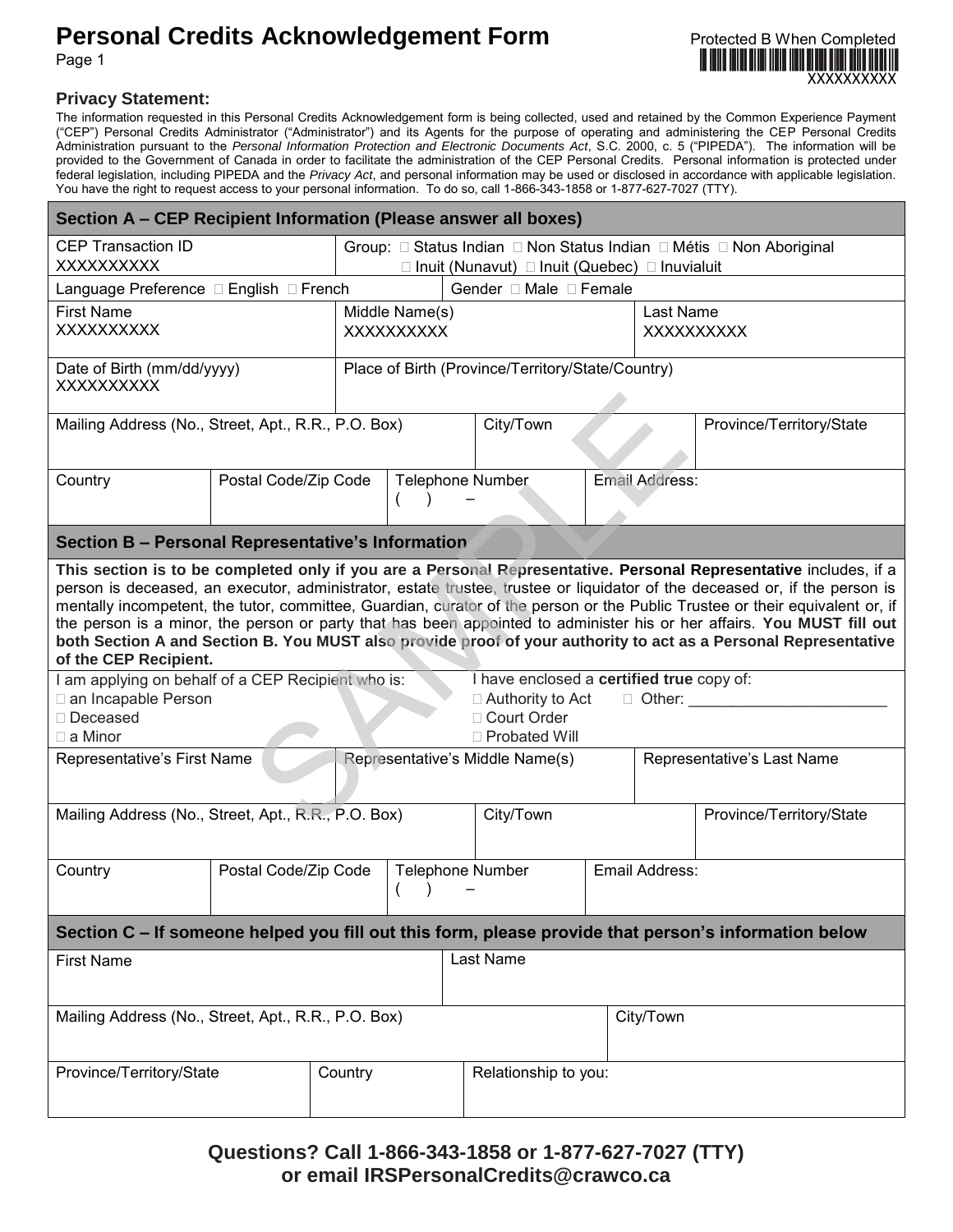

## **Section D – How would you like to use your Personal Credits:**

Please tell us how you wish to use your Personal Credits by completing Steps 1, 2 and 3 below. **You may only choose one option from Step 1.**

| Step 1-Check the box of the Option you<br>are choosing below $\downarrow$        |                                                                                                              | Step 2 - Check the box(es) below that relate to your choice in Step 1<br>↓                                   | Step 3 - Fill out the Part(s) on the<br>next pages as indicated below |
|----------------------------------------------------------------------------------|--------------------------------------------------------------------------------------------------------------|--------------------------------------------------------------------------------------------------------------|-----------------------------------------------------------------------|
| $\Box$                                                                           | Option 1: Use all of your Personal<br><b>Credits for yourself.</b>                                           | You choose to:                                                                                               |                                                                       |
|                                                                                  |                                                                                                              | $\Box$ Use your Personal Credits at 1 Education Entity; or,                                                  | Part 3                                                                |
|                                                                                  |                                                                                                              | □ Split your Personal Credits between 2 Education Entities; or,                                              | Part 3 and Part 4                                                     |
|                                                                                  |                                                                                                              | □ Use your Personal Credits for 1 Group Educational Service; or,                                             | Part 5                                                                |
|                                                                                  |                                                                                                              | $\Box$ Split your Personal Credits between 2 Group Educational Services; or,                                 | Part 5 and Part 6                                                     |
|                                                                                  |                                                                                                              | □ Split your Personal Credits between 1 Education Entity and 1 Group<br><b>Educational Service</b>           | Part 3 and Part 5                                                     |
| Option 2: Use some of your<br>$\Box$<br><b>Personal Credits for yourself and</b> |                                                                                                              | You choose to:                                                                                               |                                                                       |
| than \$3,000.                                                                    | give some to one (1) Family<br>Member. You must keep a minimum                                               | □ Use your share of your Personal Credits that you have kept for yourself<br>at 1 Education Entity; or,      | Part 3                                                                |
|                                                                                  | of \$1,000 for yourself and the<br>combined total for yourself and your<br>Family Member must not be greater | □ Use your share of your Personal Credits that you have kept for yourself<br>at 1 Group Educational Service; | Part 5                                                                |
|                                                                                  |                                                                                                              | Your Family Member chooses to:                                                                               |                                                                       |
|                                                                                  |                                                                                                              | $\Box$ Use his or her share of your Personal Credits at 1 Education Entity; or,                              | Part 1 and Part 4                                                     |
|                                                                                  |                                                                                                              | □ Use his or her share of your Personal Credits at 1 Group Educational<br>Service;                           | Part 1 and Part 6                                                     |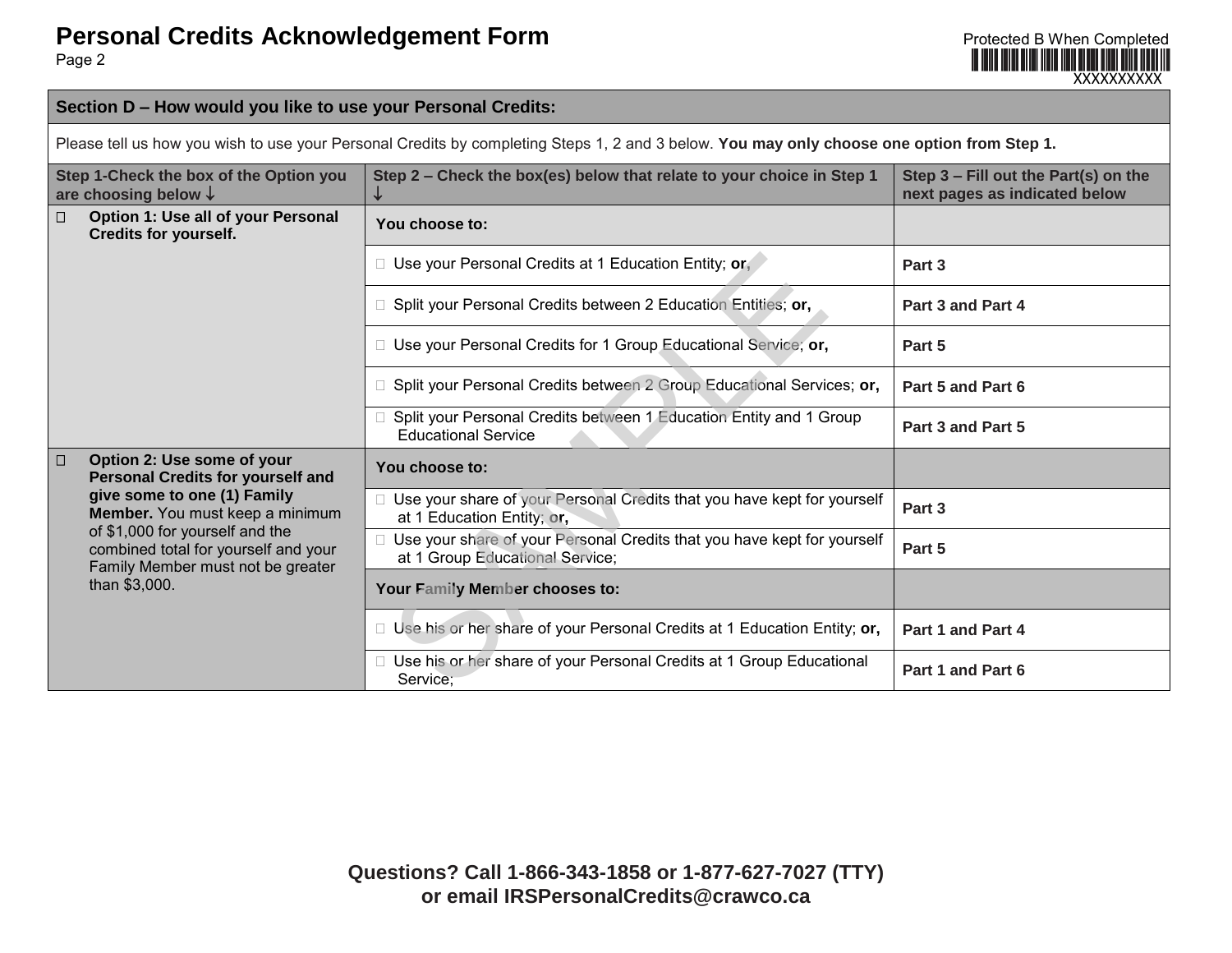**Personal Credits Acknowledgement Form**<br>
Page 3

Page 3

|                                                                                           |                                                                                                                                                                 |                                                                                                    | XXXXXXXXXX                 |
|-------------------------------------------------------------------------------------------|-----------------------------------------------------------------------------------------------------------------------------------------------------------------|----------------------------------------------------------------------------------------------------|----------------------------|
| <b>Option 3: Give all of your Personal</b><br>$\Box$<br>Credits to one (1) Family Member. |                                                                                                                                                                 | Your Family Member chooses to:                                                                     |                            |
|                                                                                           |                                                                                                                                                                 | $\Box$ Use your Personal Credits at 1 Education Entity; or,                                        | Part 1 and Part 3          |
|                                                                                           |                                                                                                                                                                 | $\Box$ Split your Personal Credits between 2 Education Entities; or,                               | Part 1, Part 3, and Part 4 |
|                                                                                           |                                                                                                                                                                 | □ Use your Personal Credits for 1 Group Educational Service; or,                                   | Part 1 and Part 5          |
|                                                                                           |                                                                                                                                                                 | □ Split your Personal Credits between 2 Group Educational Services; or,                            | Part 1, Part 5 and Part 6  |
|                                                                                           |                                                                                                                                                                 | □ Split your Personal Credits between 1 Education Entity and 1 Group<br><b>Educational Service</b> | Part 1, Part 3 and Part 5  |
| $\Box$                                                                                    | Option 4: Give all of your Personal<br><b>Credits to two (2) Family Members</b><br>to share. You must give a minimum of<br>\$1,000 to one of the Family Members | Family Member #1 chooses to:                                                                       |                            |
|                                                                                           |                                                                                                                                                                 | $\Box$ Use his or her share of your Personal Credits at 1 Education Entity; or,                    | Part 1 and Part 3          |
|                                                                                           | and the combined total for both Family<br>Members must not be greater than<br>\$3,000.                                                                          | □ Use his or her share of your Personal Credits at 1 Group Educational<br>Service                  | Part 1 and Part 5          |
|                                                                                           |                                                                                                                                                                 | Family Member #2 chooses to:                                                                       |                            |
|                                                                                           |                                                                                                                                                                 | $\Box$ Use his or her share of your Personal Credits at 1 Education Entity; or,                    | Part 2 and Part 4          |
|                                                                                           |                                                                                                                                                                 | Use his or her share of your Personal Credits at 1 Group Educational<br>Service                    | Part 2 and Part 6          |
|                                                                                           |                                                                                                                                                                 |                                                                                                    |                            |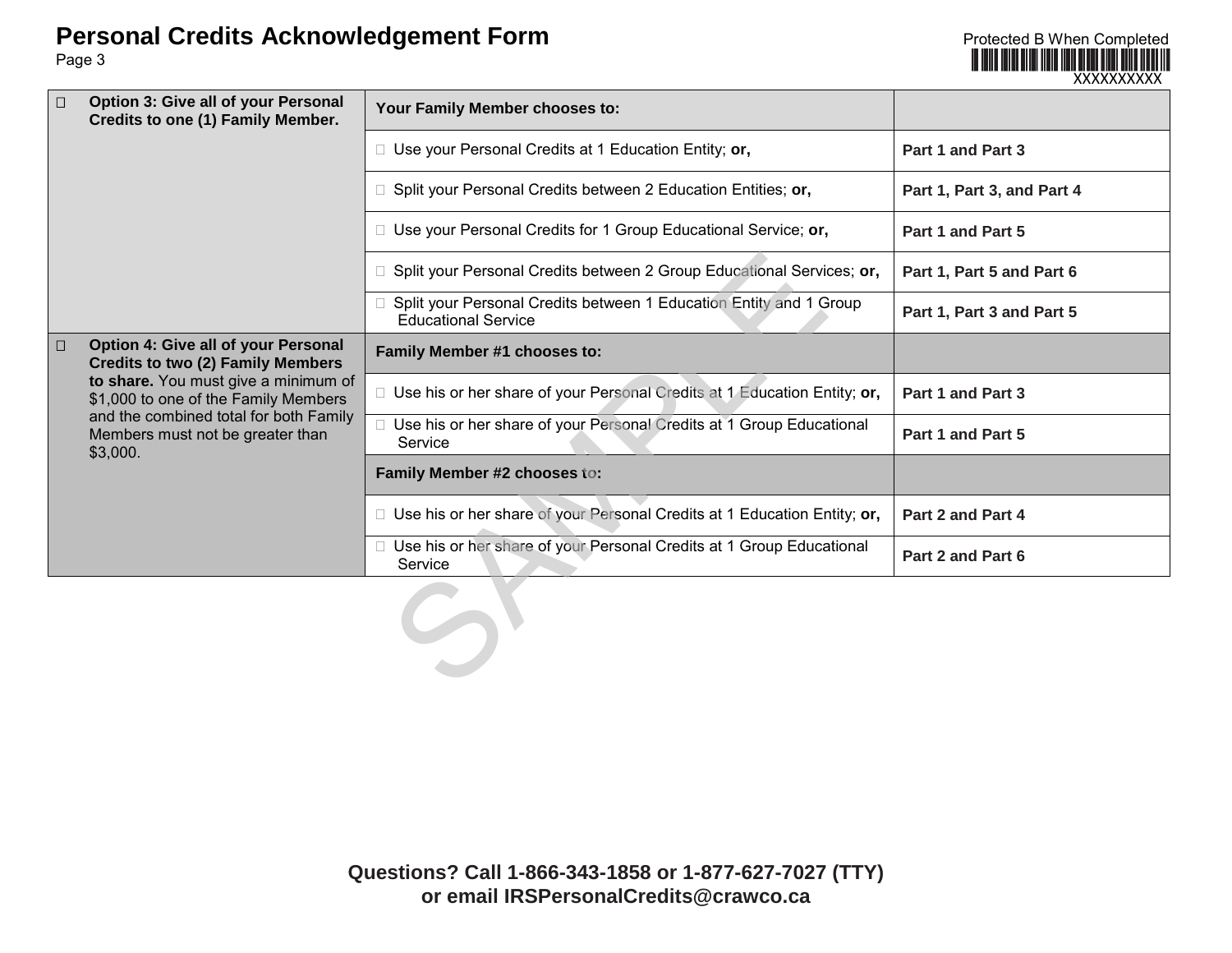# **Personal Credits Acknowledgement Form Protected B When Completed**

Page 4



| Part 1 - Family Member #1 Information                                                                                     |                                                                         |                        |                                                                         |  |  |
|---------------------------------------------------------------------------------------------------------------------------|-------------------------------------------------------------------------|------------------------|-------------------------------------------------------------------------|--|--|
|                                                                                                                           | Gender □ Male □ Female<br>Language Preference □ English □ French        |                        |                                                                         |  |  |
| <b>First Name</b>                                                                                                         | Middle Name(s)                                                          |                        | Last Name                                                               |  |  |
| How are they related to you?<br>(e.g. spouse, child, grandchild, etc.)                                                    |                                                                         |                        | Date of Birth (mm/dd/yyyy)                                              |  |  |
| Part 2 - Family Member #2 Information                                                                                     |                                                                         |                        |                                                                         |  |  |
| Language Preference □ English □ French                                                                                    |                                                                         | Gender □ Male □ Female |                                                                         |  |  |
| <b>First Name</b>                                                                                                         | Middle Name(s)                                                          |                        | Last Name                                                               |  |  |
| How are they related to you?<br>(e.g. spouse, child, grandchild, etc.)                                                    | Date of Birth (mm/dd/yyyy)                                              |                        |                                                                         |  |  |
| <b>Part 3</b> - Education Entity #1 Information                                                                           |                                                                         |                        |                                                                         |  |  |
| Who is attending Education Entity #1 (check the box):<br>$\Box$ Family Member #1 $\Box$ Family Member #2<br>$\Box$ Myself | How much of the \$3,000 in Personal<br>Credits do you wish to use here? |                        |                                                                         |  |  |
| Name of Education Entity                                                                                                  |                                                                         |                        |                                                                         |  |  |
| City/Town                                                                                                                 | Province/Territory/State                                                |                        | Country                                                                 |  |  |
| Part 4 - Education Entity #2 Information                                                                                  |                                                                         |                        |                                                                         |  |  |
| Who is attending Education Entity #2 (check the box):<br>Family Member #1 Eamily Member #2<br>$\Box$ Myself               |                                                                         |                        | How much of the \$3,000 in Personal<br>Credits do you wish to use here? |  |  |
| Name of Education Entity                                                                                                  |                                                                         |                        |                                                                         |  |  |
| City/Town                                                                                                                 | Province/Territory/State                                                |                        | Country                                                                 |  |  |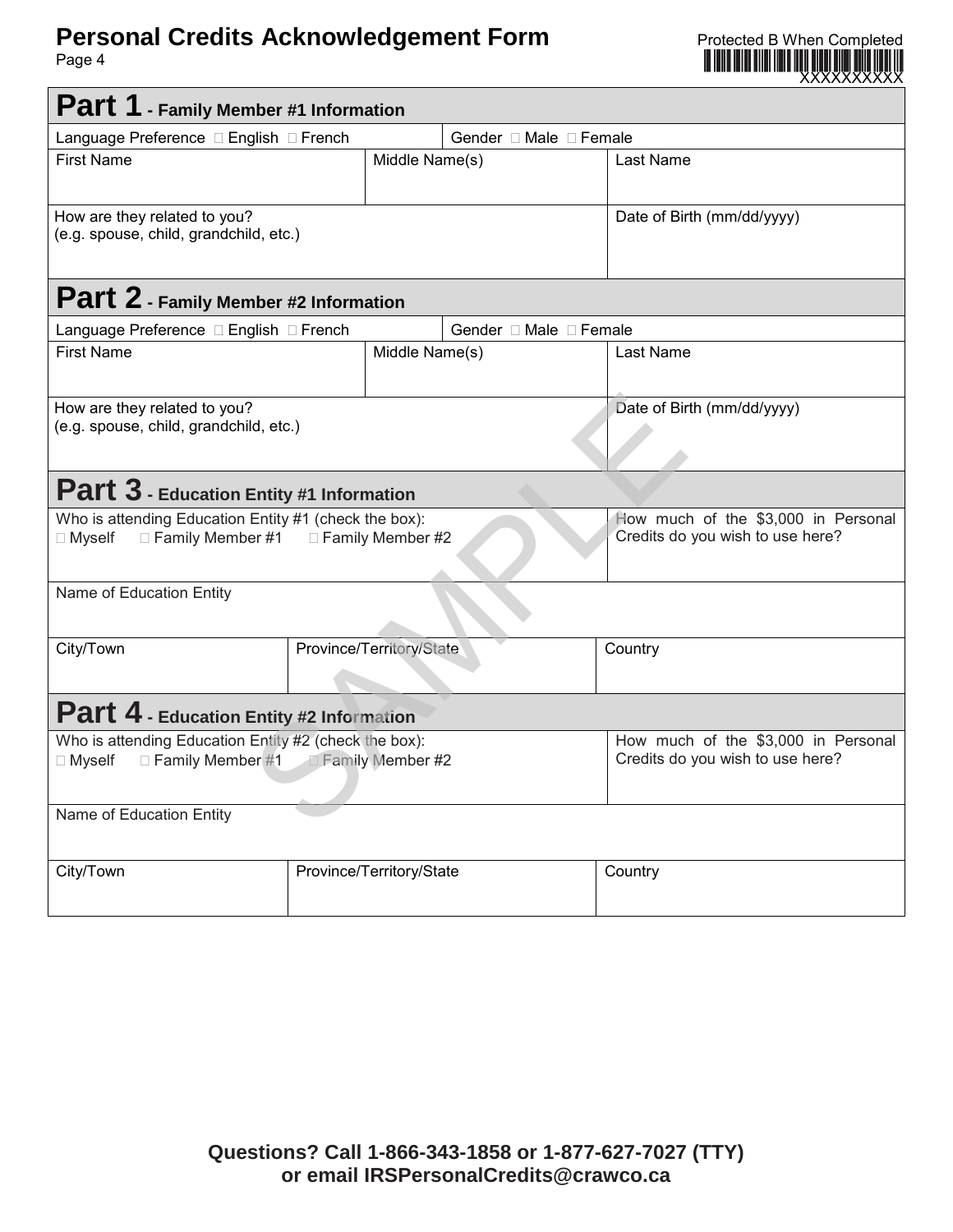## **Personal Credits Acknowledgement Form Form Exercise B When Completed**

Page 5

XXXXXXXXXX **Group Educational Service Information:** The Group Educational Service that you are choosing to give your Personal Credits to must meet the Personal Credits Terms and Conditions found on the Official Court website at [www.residentialschoolsettlement.ca](http://www.residentialschoolsettlement.ca/) or by calling 1-866-343-1858 or 1-877-627-7027 (TTY). Please check the boxes that apply to the Group Educational Service you are choosing to give your Personal Credits to. You may check more than one box. **Part 5 - Group Educational Service #1 Information** Who is attending Group Educational Service #1 (check the box):  $\Box$  Myself  $\Box$  Family Member #1  $\Box$  Family Member #2 How much of the \$3,000 in Personal Credits do you wish to use here? Name of Group Educational Service: City/Town Province/Territory/State Country In the table below, please tell us how the person who is attending **Group Educational Service #1** will be using the Personal Credits that you have given to that person to be used for Group Educational Service #1. If you need more space, please list on a separate piece of paper and write your CEP Transaction ID at the top of the page. *How the Personal Credits will be used Program Date Location* **| Amount (\$CDN)** *Example: Group language program May 1, 2014 – June 1, 2014 St. Paul, AB \$2,000.00* Additional supporting documentation attached (e.g. publicly available program information):  $\Box$  Yes  $\Box$  No Country<br>
Ince/Territory/State<br>
Itell us how the person who is attending Group Educational<br>
Investor of paper and write your CEP Transaction ID at the top of the<br>
Itell us how the person to be used for Group Educational Ser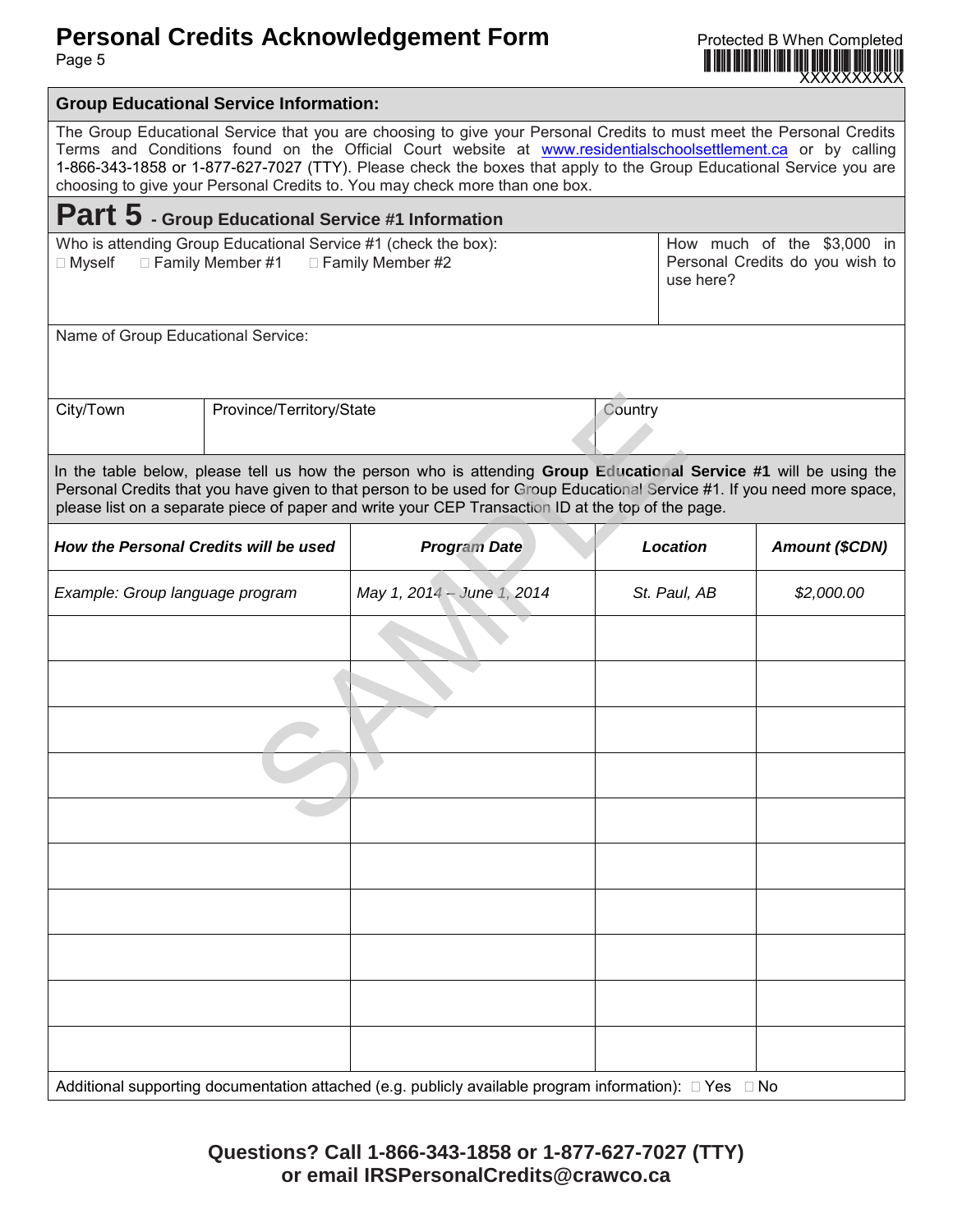# **Personal Credits Acknowledgement Form Protected B When Completed Page 6**

Page 6



| Part 6 - Group Educational Service #2 Information                                                                      |  |                                                                                                                                                                                                                                                                                                                                                     |         |                                                                            |                       |  |
|------------------------------------------------------------------------------------------------------------------------|--|-----------------------------------------------------------------------------------------------------------------------------------------------------------------------------------------------------------------------------------------------------------------------------------------------------------------------------------------------------|---------|----------------------------------------------------------------------------|-----------------------|--|
| Who is attending Group Educational Service #2 (check the box):<br>□ Myself<br>□ Family Member #1<br>□ Family Member #2 |  |                                                                                                                                                                                                                                                                                                                                                     |         | How much of the \$3,000 in<br>Personal Credits do you wish to<br>use here? |                       |  |
| Name of Group Educational Service:                                                                                     |  |                                                                                                                                                                                                                                                                                                                                                     |         |                                                                            |                       |  |
| City/Town<br>Province/Territory/State                                                                                  |  |                                                                                                                                                                                                                                                                                                                                                     | Country |                                                                            |                       |  |
|                                                                                                                        |  | In the table below, please tell us how the person who is attending Group Educational Service #2 will be using the<br>Personal Credits that you have given to that person to be used for Group Educational Service #2. If you need more space,<br>please list on a separate piece of paper and write your CEP Transaction ID at the top of the page. |         |                                                                            |                       |  |
| How the Personal Credits will be used                                                                                  |  | <b>Program Date</b>                                                                                                                                                                                                                                                                                                                                 |         | Location                                                                   | <b>Amount (\$CDN)</b> |  |
| Example: Group cultural dance program                                                                                  |  | February 1, 2014-June 1, 2014                                                                                                                                                                                                                                                                                                                       |         | Frog Lake, AB                                                              | \$1,000               |  |
|                                                                                                                        |  |                                                                                                                                                                                                                                                                                                                                                     |         |                                                                            |                       |  |
|                                                                                                                        |  |                                                                                                                                                                                                                                                                                                                                                     |         |                                                                            |                       |  |
|                                                                                                                        |  |                                                                                                                                                                                                                                                                                                                                                     |         |                                                                            |                       |  |
|                                                                                                                        |  |                                                                                                                                                                                                                                                                                                                                                     |         |                                                                            |                       |  |
|                                                                                                                        |  |                                                                                                                                                                                                                                                                                                                                                     |         |                                                                            |                       |  |
|                                                                                                                        |  |                                                                                                                                                                                                                                                                                                                                                     |         |                                                                            |                       |  |
|                                                                                                                        |  |                                                                                                                                                                                                                                                                                                                                                     |         |                                                                            |                       |  |
|                                                                                                                        |  |                                                                                                                                                                                                                                                                                                                                                     |         |                                                                            |                       |  |
|                                                                                                                        |  |                                                                                                                                                                                                                                                                                                                                                     |         |                                                                            |                       |  |
|                                                                                                                        |  |                                                                                                                                                                                                                                                                                                                                                     |         |                                                                            |                       |  |
|                                                                                                                        |  |                                                                                                                                                                                                                                                                                                                                                     |         |                                                                            |                       |  |
|                                                                                                                        |  |                                                                                                                                                                                                                                                                                                                                                     |         |                                                                            |                       |  |
| Additional supporting documentation attached (e.g. publicly available program information): □ Yes □ No                 |  |                                                                                                                                                                                                                                                                                                                                                     |         |                                                                            |                       |  |